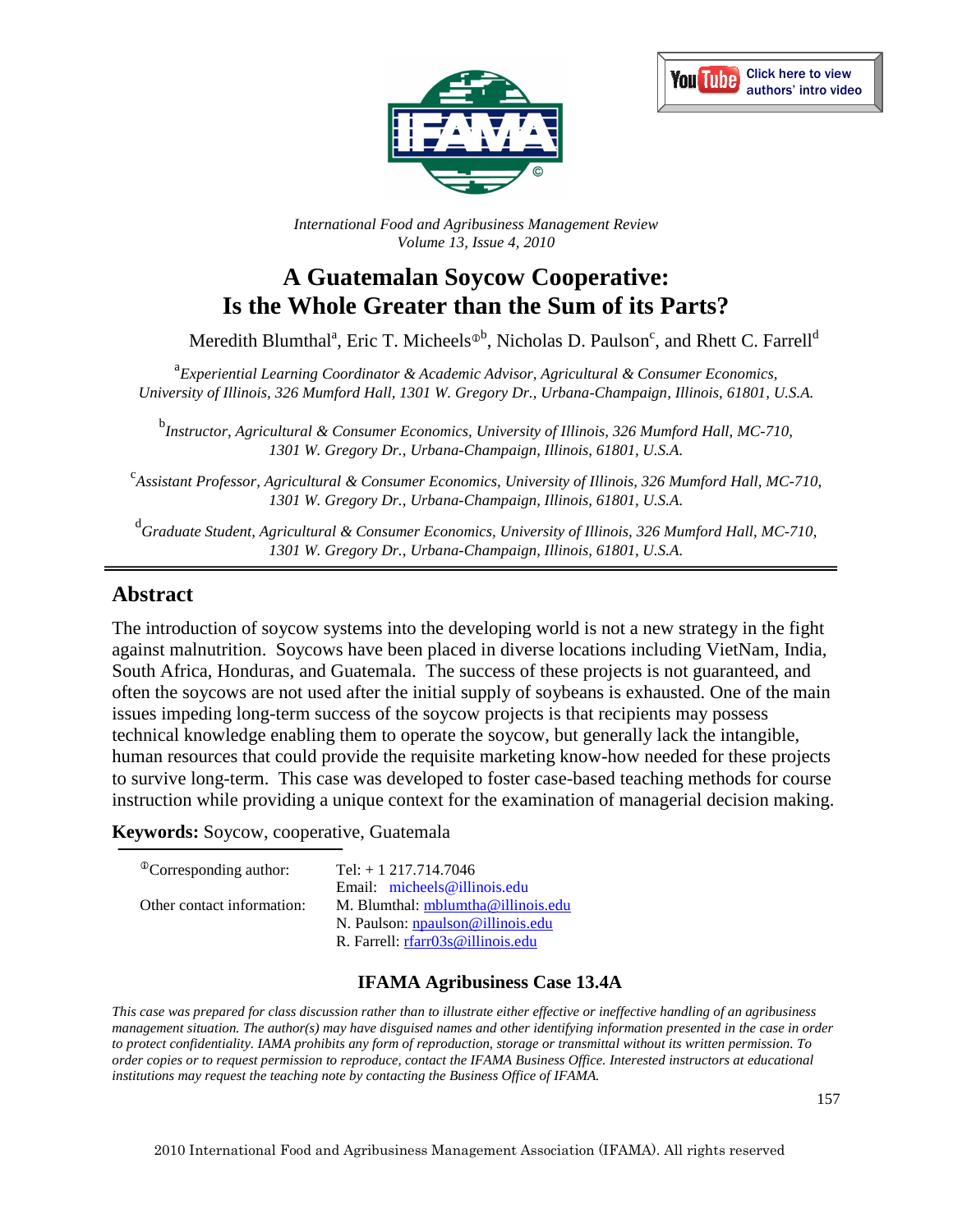### **Background**

The introduction of soycow systems into developing nations is not a new strategy in the fight against malnutrition. Soycows have been placed in diverse locations ranging from VietNam, India, South Africa, Honduras, and Guatemala. Included in the aid package is the processing equipment and operations training, and an initial supply of soybeans. It is expected that a realistic marketing plan will be developed which will ultimately lead to a sustainable business model that delivers soy food products to the local community.

However, the success of these projects is not guaranteed, and often the soycows are not used after the initial supply of soybeans is exhausted. Several important factors have been noted which have limited the long-term success of these food aid projects. First, there seems to be a lack of coordination between soycow operators. This can lead to a number of problems such as significant periods of downtime when, for example, mechanical breakdowns cause production to stop. Second, credit constraints on individual firms limit the ability of soycow recipients to purchase the needed soybeans following the initial endowment. Finally, the short-term success of many of these projects may be caused by a lack of marketing skill on the part of soycow recipients. This is due to the fact that many of the recipients do not have business training or backgrounds in market development. Furthermore, in regions such as Latin America, soy products are not an existing component of traditional diets.

The objective of this teaching case is to present a real-world situation faced by the recipients of a development aid package and to introduce several management concepts. The main concept is the difference in organizational forms and the pros and cons of each in this unique situation. One of the main issues that may impede long-term success of the soycow projects is that recipients may possess technical knowledge that would enable them to operate the soycow, but generally lack the intangible, human resources that could provide the requisite marketing expertise to enable these projects to survive long-term. Different organizational forms can be presented and analyzed to highlight the pros and cons of each in terms of capital acquisition, scalability and managerial control.

The case was developed to foster case-based teaching methods as part of course instruction while providing a unique context for examining managerial decision making. The target audiences are juniors, seniors, or first year graduate students in upper-level business management courses. The teaching note is also adaptable for use in senior and graduate level development courses.

### **The Dilemma**

Danny Knutson sat at his desk at the National Soybean Research Lab and thought intently on his last visit to Guatemala. He had just returned from installing a new soycow at Fundaniñas, a small girls' orphanage in Guatemala City. During his stay he worked tirelessly training their staff to operate their new equipment. While overjoyed that this machine would enhance nutrition for the young residents by providing an excellent source of protein, he was concerned this project would be short-lived and thus fall short of providing the intended long-term nutritional and financial benefits. From his experience with similar operations in Guatemala and other parts of the developing world, Danny was well aware of the many issues the orphanage would need to deal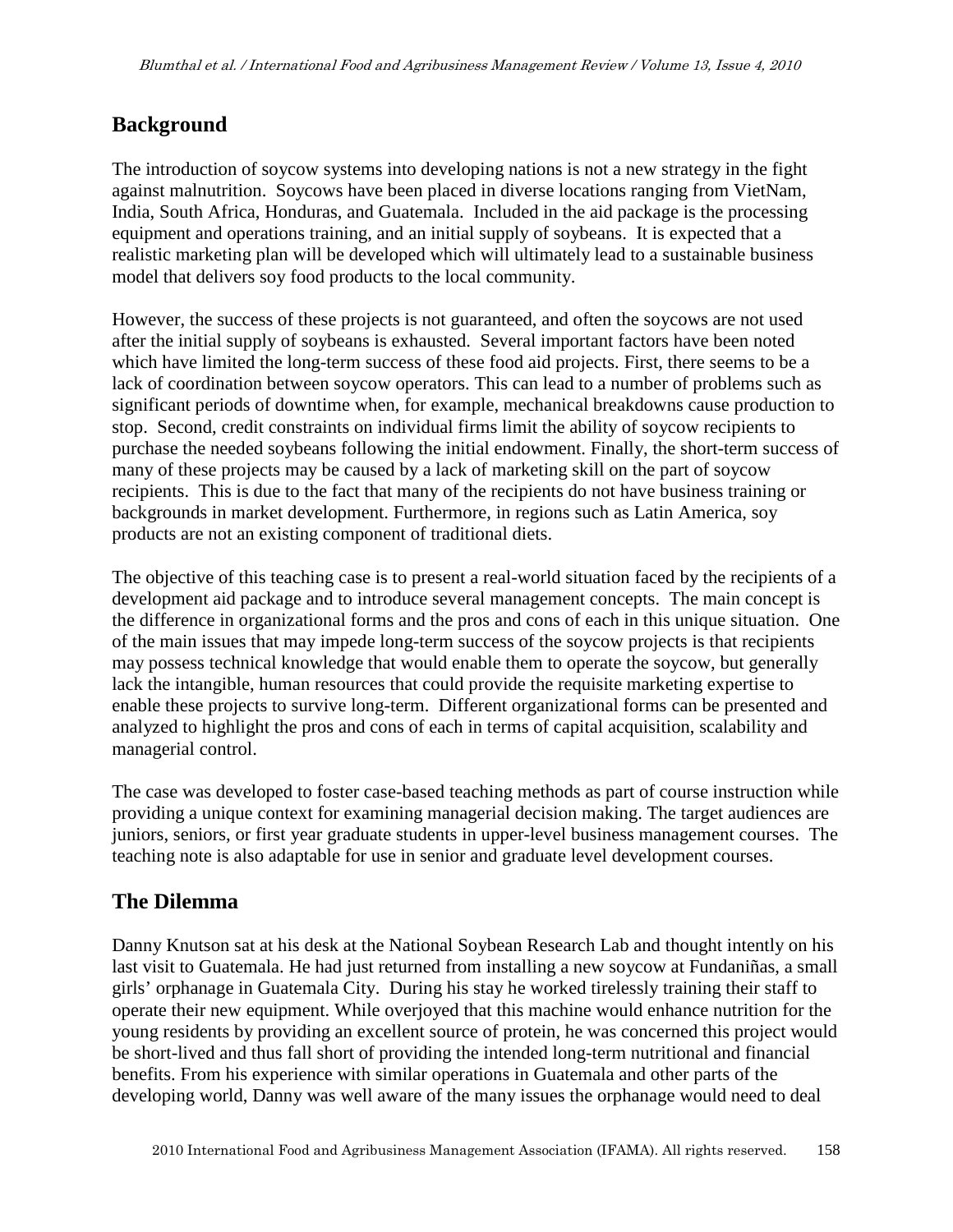with over the coming months. How would they get soybeans after the donation ran out? What would happen if the equipment broke down and they could not access the necessary replacement parts? Could they really sell the product in the surrounding areas of Guatemala, a market in which soy was not a traditional part of the diet?

It was this last concern that really stuck with Danny. Danny was aware that sources of protein other than soy could also ease the incidence of malnutrition. While dairy cows or goats could also provide the much-needed protein, a relatively high rate of lactose intolerance within the population provides an opportunity for the use of soy products. Furthermore, as an employee of the National Soybean Research Laboratory (NSRL), Danny is acutely aware that his employer is partially funded by the American Soybean Association (ASA) through the soybean checkoff. Furthermore, both Malnutrition Matters and the World Initiative for Soy in Human Health (WISHH) – two of the organizations that support the soycow projects – have ties with ASA and their mission.

The soycow program was created to achieve two main goals: 1) to reduce malnutrition through the use of soy products, and 2) to promote and create new markets for U.S. soybeans. Given these goals and the relationships between the ASA, NSRL, and WISHH, Danny realizes that while there may be other options for combating malnutrition in Guatemala and other locations, he is tasked with trying to figure out how to make the soycows currently in place, and new projects that may be coming on-line in the future, successful and sustainable.

The email he just received from a Rotary International representative in Guatemala further highlighted the importance of this issue. According to the email, Rotary was interested in partnering with WISHH to install yet another soycow in Guatemala. However, before this could happen something had to be done to demonstrate the success of the existing soycows.

Danny thought about the soycow operations for which he had provided training over the past 3 years. Each operation had achieved varying levels of success, each was equipped with different skill sets, and each faced their own specific challenges. He wondered if a cooperative agreement between these individual operations could solve many of the issues which continued to plague the existing soycow projects?

### **The Soycow**

Malnutrition Matters is a non-profit organization whose mission is the alleviation of malnutrition through the creation of micro-enterprises, primarily in rural areas of developing countries. The objective of these small businesses is two-fold: 1) the improvement of community nutrition, and 2) long-term sustainability to provide jobs and income to members of the community, further leveraging the nutritional benefits. These projects have been co-sponsored by a number of organizations including WISHH, Africare, the World Bank, Alpro, and Rotary International.

The soycow is a small-scale tabletop system that processes soybeans and water into soymilk and a byproduct, referred to as okara, using electric power (see figure 1). The first soycow was installed in India at Child Haven with the help of Prosoya in 1990. Today there are more than 1,000 soycows in over 40 countries helping to alleviate malnutrition and bring about sustainable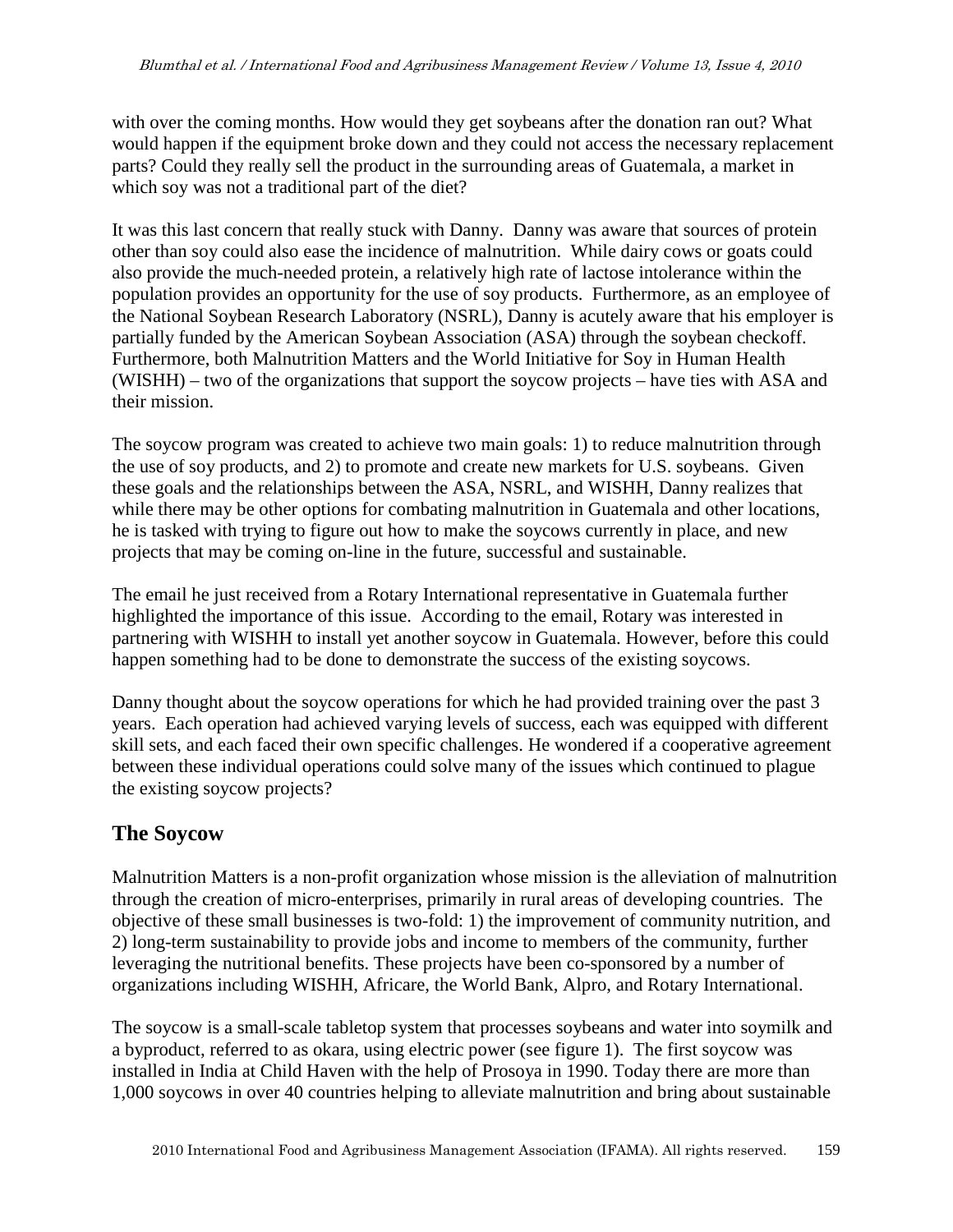microenterprises. In 2009/2010, another 30 projects are designated for installation across the globe. Existing projects have been established in a number of regions throughout Africa, Asia, India, North America, and, more recently, Central America. Project sites are often established in high-need areas in close proximity to schools and hospitals.



**Figure 1.** Diagram and Image of a Soycow Production System

Soymilk can be consumed directly or flavored to taste; the milk can also be further processed into other soy-based food products such as tofu, yogurt, or ice cream. The okara also has many uses as a food product and nutritional supplement. For example, okara can be used in many types of baked goods (i.e. breads, cakes) or as a meat extender in a variety of dishes. The soycow has a production capacity of about 40L of soymilk per hour. The production process includes the grinding, cooking, and filtering of pre-soaked soybeans to produce the soymilk beverage and okara byproduct. In addition to electric power, a clean production area, basic cleaning supplies, and a clean water supply are additional requirements of the processing system. An alternative production system is also available – referred to as the Vita Goat – which is powered manually. The grinding process is powered through a pedaling system similar to a bicycle, while heat for the cooking process is provided directly by fire.

The soycow serves as an example of the type of microenterprise projects sponsored by Malnutrition Matters. The nutritional benefits of the soycow projects are important and obvious, especially in areas in which malnutrition and protein deficiencies are problematic. However, the sustainability component of the mission for these microenterprises has been more difficult to achieve on a consistent basis. The standard aid package associated with the projects includes an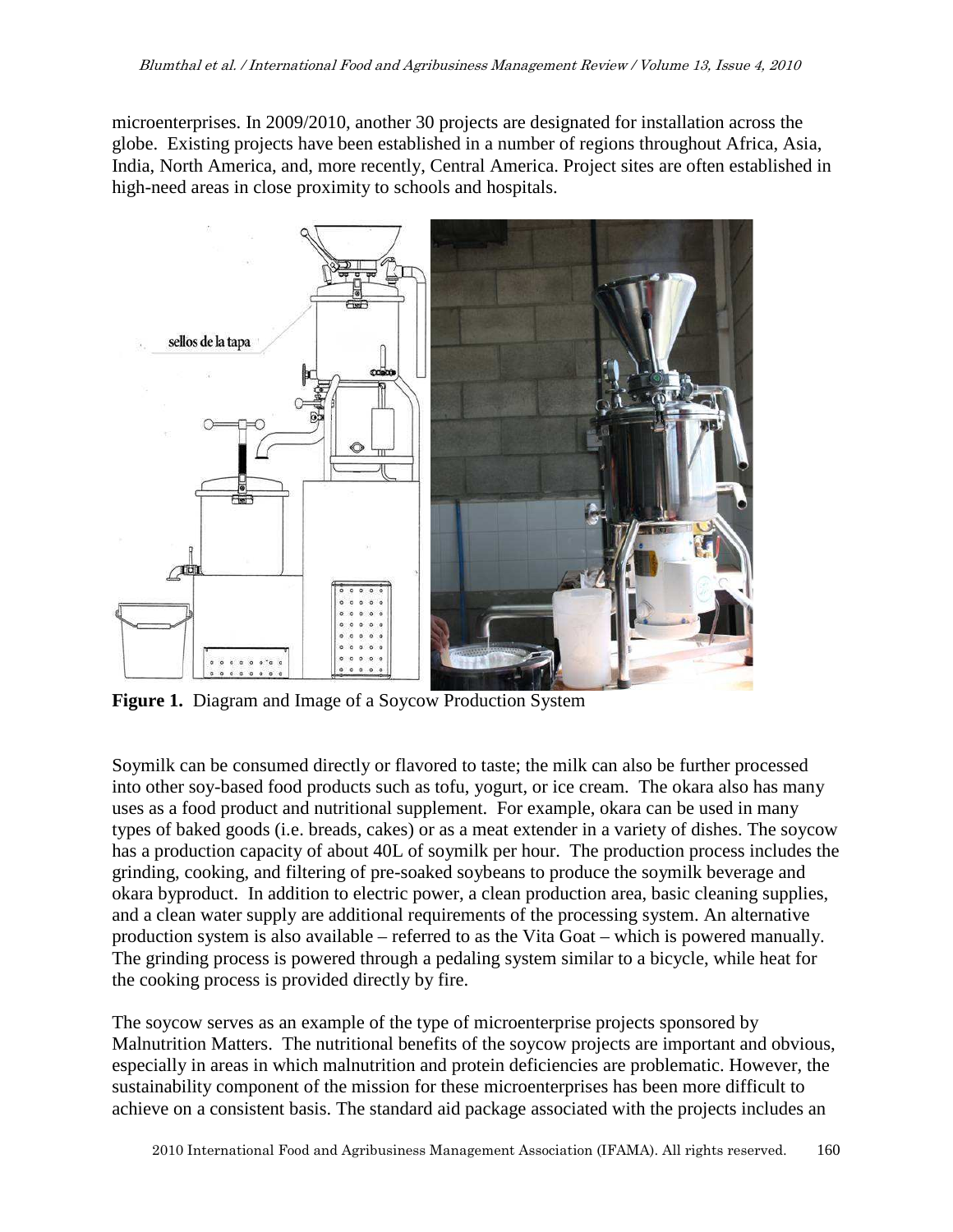endowment of the processing equipment, roughly a year's supply of soybeans, and the technical training required to operate the system. While general guides to business planning are available through Malnutrition Matters (2009, 2006), the business side of operations – a critical component of ensuring sustainability – is largely left up to the individuals receiving the donation.

Numerous business and marketing constraints need to be considered. In many regions, soy is not a traditional component of the local diet. Thus, individual operations are faced with issues related to the introduction and marketing of a new product. Research is generally required to develop recipes aligned with local tastes and preferences. Some forms of marketing and advertising may be needed to establish a customer base. Diligent record-keeping and accounting practices are necessary to identify production costs and ensure profitability. Proper distribution to the public may entail licensing as it pertains to sanitary requirements for food products. Finally, developing a profitable pricing scheme requires information related to both marketing and operations. These problems are exacerbated by the lack of basic business training and, in most developing areas, the difficulty in gaining access to credit.

### **Examples of Soycow Economics**

Soycows have been installed globally over the years often with limited or short-term success. An overview of two of the larger regional project initiatives in Vietnam and India are provided below to serve as examples of successful projects in other parts of the world.

### *Vietnam*

Over the past few years, NSRL, WISHH and the U.S.-Vietnam Foundation have collaborated to establish FaifoSoy, a microenterprise in Da Nang, Vietnam. FaifoSoy projects use the soycow system to produce soymilk, tofu and a variety of baked goods utilizing the okara byproduct. The first organization was located in a wet market and has been successful in establishing retail sales while also donating a portion of their production within the community. The success of the first project has led to plans for opening a second branch of FaifoSoy on nearby Cham Island.

FaifoSoy has subsidized contracts with 13 schools in the Da Nang area to supply soy products to a total of 4,061 children. Currently, 55% of FaifoSoy employees are women from economically marginalized families in rural areas. FaifoSoy is unique in that rather than receiving the equipment as a donation, they asked for marketing training workshops to be offered in Vietnam. As part of the agreement to receive these services, FaifoSoy is required to donate a small portion of their production to schools in the community (Tamimie 2010).

### *India*

Bharat Integrated Social Welfare Agency (BISWA) is a Nongovernmental Organization (NGO) in India that was established as a philanthropic organization in 1994. The promotion of Self Help Groups (SHGs), extending micro-finance, encouraging microenterprise development, ensuring social justice for the disabled, socio-economic rehabilitation of leprosy cured persons, and the creation of alternative avenues for livelihood for the poor have been core to their mission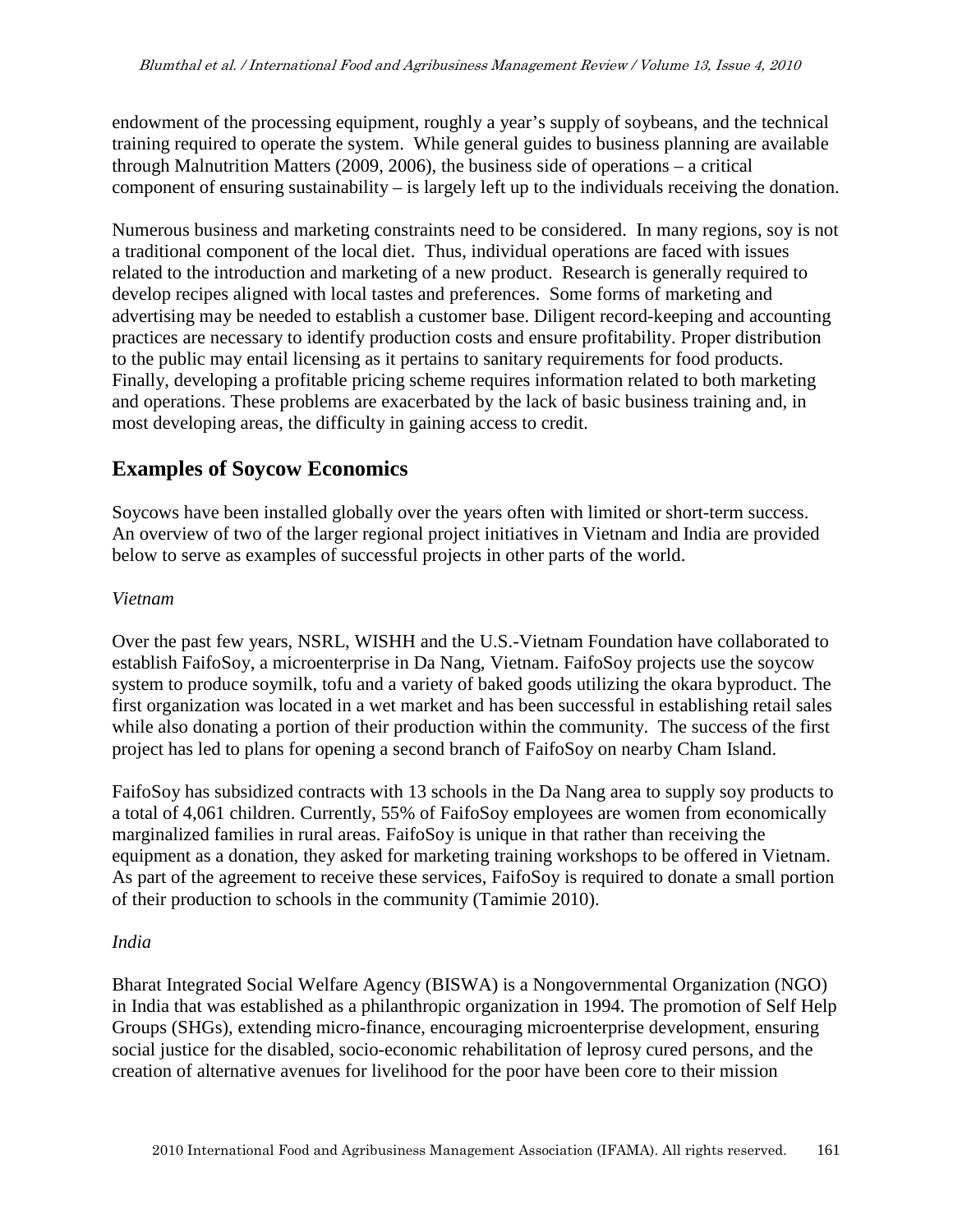(www.biswa.org/en/about). Over the years, BISWA has incorporated various means and methods to achieve desirable results in pursuance of these objectives.

In 2005, BISWA initiated a series of Vita Goat projects in Orissa, India. Loans were provided to several SHGs comprised mainly of women to finance 75 % of initial capital costs associated with the Vita Goat system. To establish an initial revenue stream, the SHGs worked together to secure a government contract to provide fortified soymilk as part of an existing midday meal program. The SHGs now also sell tofu and okara in open markets to generate extra income. The SHGs are responsible for covering all of their production costs including rent, labor, inputs, product transportation and delivery (which is done by bicycle), and loan repayment. Each Vita Goat can serve up to 1,000 children per day, and the current system requires no refrigeration or packaging (Jansson, Boros, and Scates 2009).

Key factors for success of these projects include the early efforts to provide marketing training in Vietnam, and securing the meal program contract in India. The projects in India have also benefited from the strong network of cooperation across the SHGs and their local community partner BISWA. Furthermore, these businesses had an advantage in marketing their products within their communities since soy products are already familiar and established components of the diets in both Vietnam and India.

### **Malnutrition in Guatemala**

Situated geographically between Mexico, Belize, Honduras and El Salvador, Guatemala is not similarly situated on the malnutrition spectrum as it has the highest levels of malnutrition in the region. Using a cross-sectional study of 106 countries de Onis, Frongillo and Blossner (2000) found that malnutrition has declined across the globe in the 20-year-period from 1980 to 2000. Central America, however, has not seen marked improvement over the same time span.

Malnutrition is caused by inadequate sources (type as well as amount) of food which results in the body not being able to fully utilize the caloric intake (WHO). Malnutrition has been a serious issue facing leaders and policy makers in the recent past (Marini and Gragnolati 2003) and continues to pose serious problems in many regions. In 2002, WHO reported that 54.3% of children under five-years of age were stunted and 17.7% of children under five-years of age were underweight for their age.

In Guatemala, recent events suggest cause for growing concern. In 2009, the World Health Organization found that 46% of children under five have some degree of malnutrition stemming from a lack of protein. In indigenous areas, this rate approaches 80% (Leowenberg 2009). The presence of prolonged drought in the country and the incidence of several deaths attributed to malnutrition led President Alvaro Colom to declare a "state of public calamity" on September 8, 2009, which allowed the government to purchase food supplies for malnourished children (Valladares 2009).

Within the Guatemalan economy, agriculture still plays a vital role. Agriculture accounts for roughly 21% of GDP, while an estimated 50% of the population works in the agricultural sector (CIA). Major agricultural crops include sugarcane, corn, bananas, coffee and beans; the main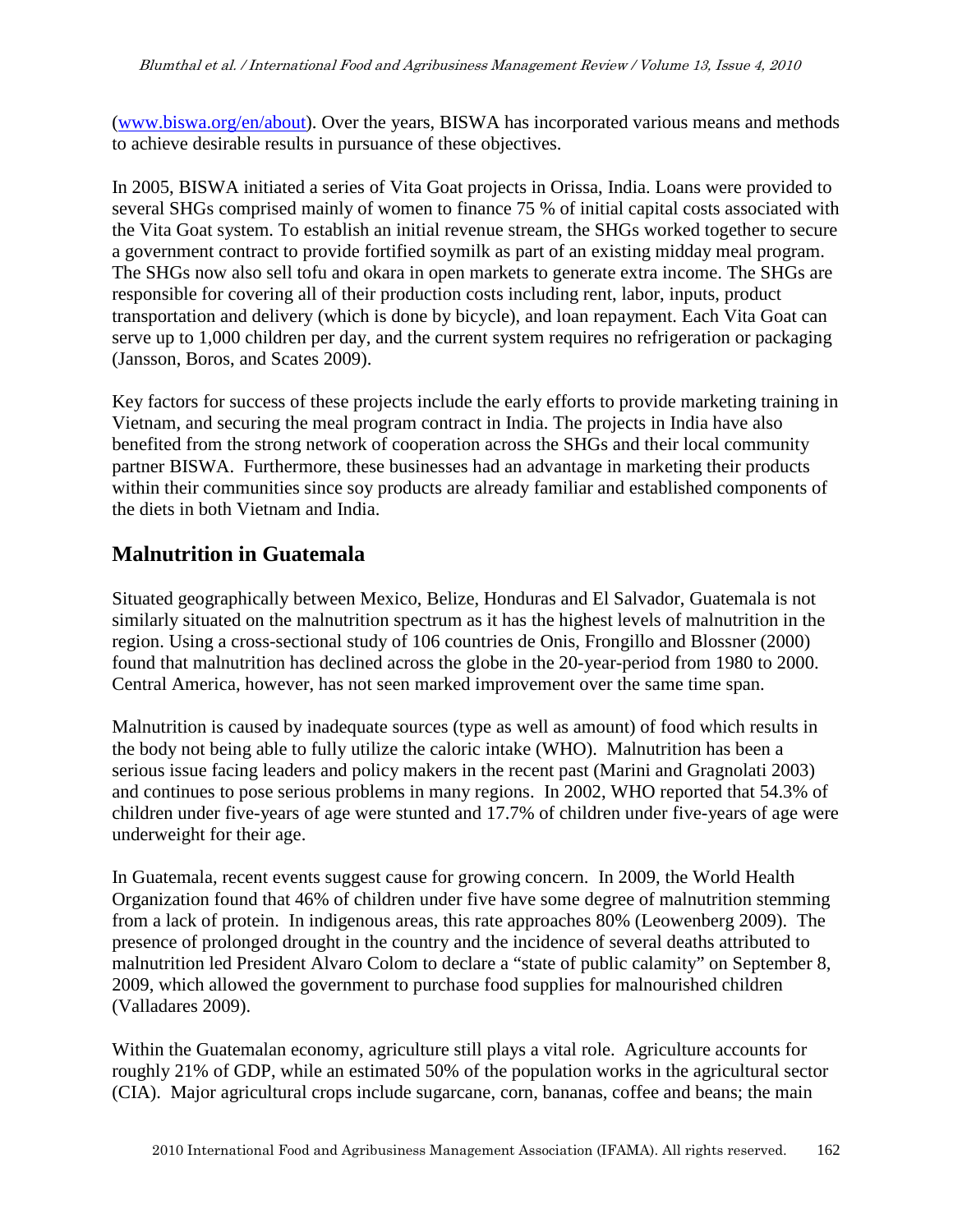types of livestock production include cattle, sheep, pigs and chickens. While the presence of livestock production may suggest access to protein for Guatemalan producers, some choose to sell their production to earn a living rather than utilizing the production for their own consumption. This often leads to a diet that lacks adequate amounts of protein. This shortfall has been exacerbated by the recent drought that has reduced crop yields for many producers in the region (Nybo 2009).

### **Why Soy Foods?**

Soy provides numerous nutritional benefits including a high protein and iron content, and offers a wide variety of derived foods, including soymilk, tofu, textured soy protein (tsp) and okara. These foods can be consumed directly, as with soymilk and tofu, or used as ingredients or meat extenders in recipes (i.e. okara and tsp). Okara can also be added to breads to increase the fiber content.

In Guatemala, alternative protein sources are available through dairy products and meat from livestock. However, both meat and dairy products are relatively expensive if purchased by retail. While, some poor rural households may own or have access to livestock for a portion of their protein needs, these alternatives are not nearly as feasible for poor households in urban areas.

Soy products are imported and available at many retail locations in Guatemala. However, they typically cost much more than alternative sources of protein. For example, the price of imported soymilk is two to three times the price for an equivalent amount of dairy milk. In contrast, the prices charged for soymilk and other soy foods produced by the existing soycow operations is much lower than those for imported soy, and competitive with the prices of domestic dairy products.

Additionally, lactose intolerance is prevalent throughout many developing regions and soymilk provides a lactose-free alternative to dairy products. Furthermore the production methods of such foods are environmentally friendly as the processes use little water and electricity, and the amount of waste can be very minimal.

## **Soycows in Guatemala**

There are three soycows in Guatemala donated under the Rotary International and WISSH agreement. Two of the operations are located in Guatemala City, while the third is located in Antigua. A fourth soycow is located in Retalhuleu, but was not established under the standard Rotary-WISHH agreement. The geographic locations of the operations are depicted in figure 2, and shows that all four of the Guatemalan soycows are located relatively close to one another in the south-central region of the country.

The standard aid package includes the soycow equipment, pictured in figure 1, which is valued at \$6,500 to \$8,000. Once the soycow equipment donation is in place, the facilities receive technical and operational training thru the National Soybean Research Lab (NSRL) at the University of Illinois. Danny Knutson serves as the Program Coordinator for the soycow projects and travels to each site presenting one-on-one training for the soycow operators. WISSH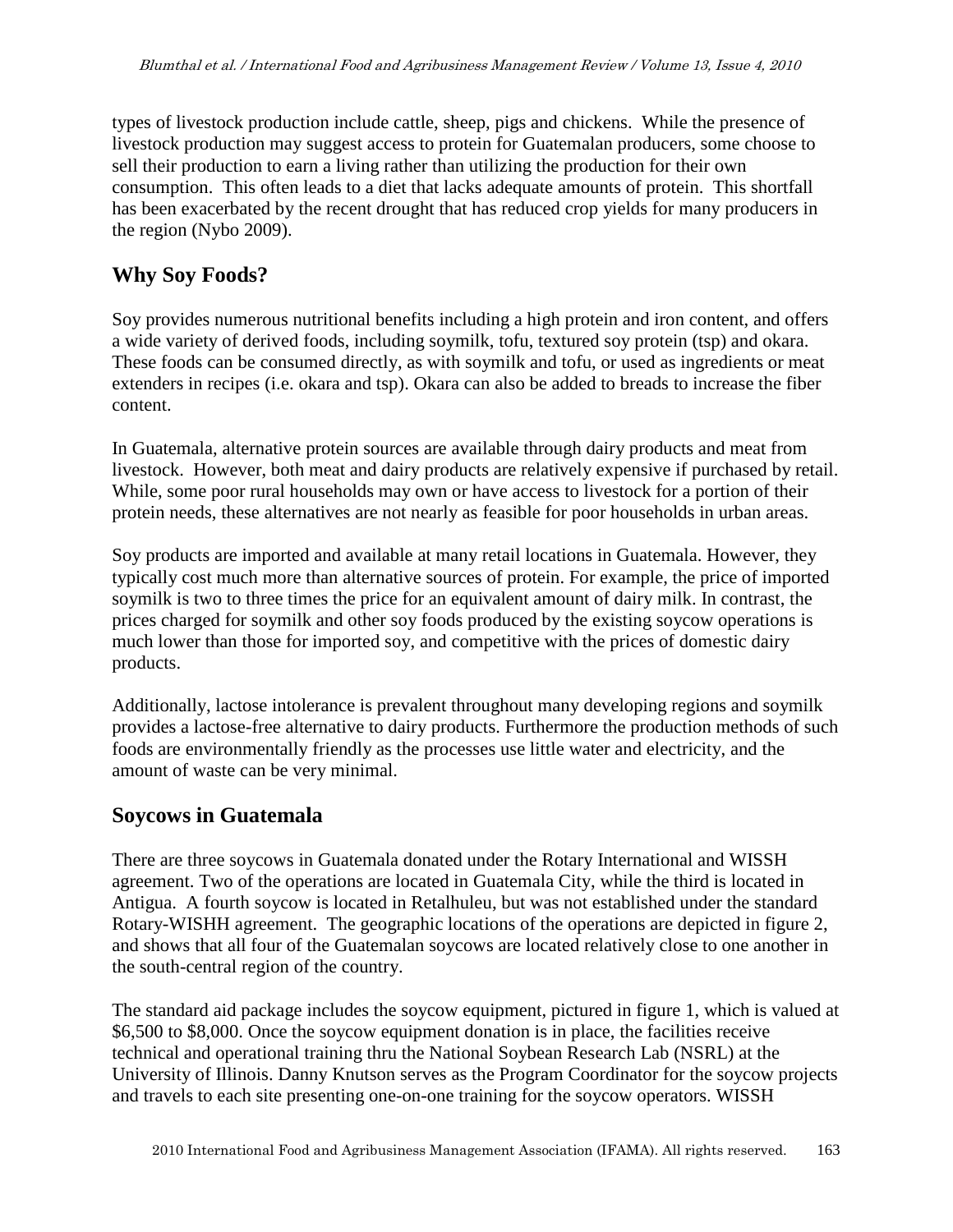coordinates and organizes the soybean donation, which is typically one container of soybeans from U.S. based producers. Once the donated soybeans have run out, the organizations must begin to purchase soybeans from the world or domestic markets.



**Figure 2.** Locations of Soycow Operations in Guatemala

The issue of procuring soybeans is one of the largest hurdles faced by the individual soycow operations. While soybeans can be imported at a cheaper unit price than can be obtained locally, an entire 40 foot container of soybeans, approximately 1,000 bushels, is sufficient to serve the needs of three to four individual soycow operations for an entire year. The transportation and storage needs for a container of soybeans are limiting factors, as most sites are not equipped to handle such large volumes.

An additional three to four soycows have been installed in Guatemala, in most cases through donations from U.S. based Rotary clubs. These donations are facilitated outside the WISSH– Rotary International relationship. In these cases the equipment is donated, but recipients must purchase the required soybeans.

The following subsections provide descriptions of four of the existing soycows in Guatemala. Each project is associated with an organization with unique missions and varying uses for the soycow. Additionally, each organization differs in the amount of experience and success they have had thus far with their soycows. Table 1 provides a summary of the four organizations,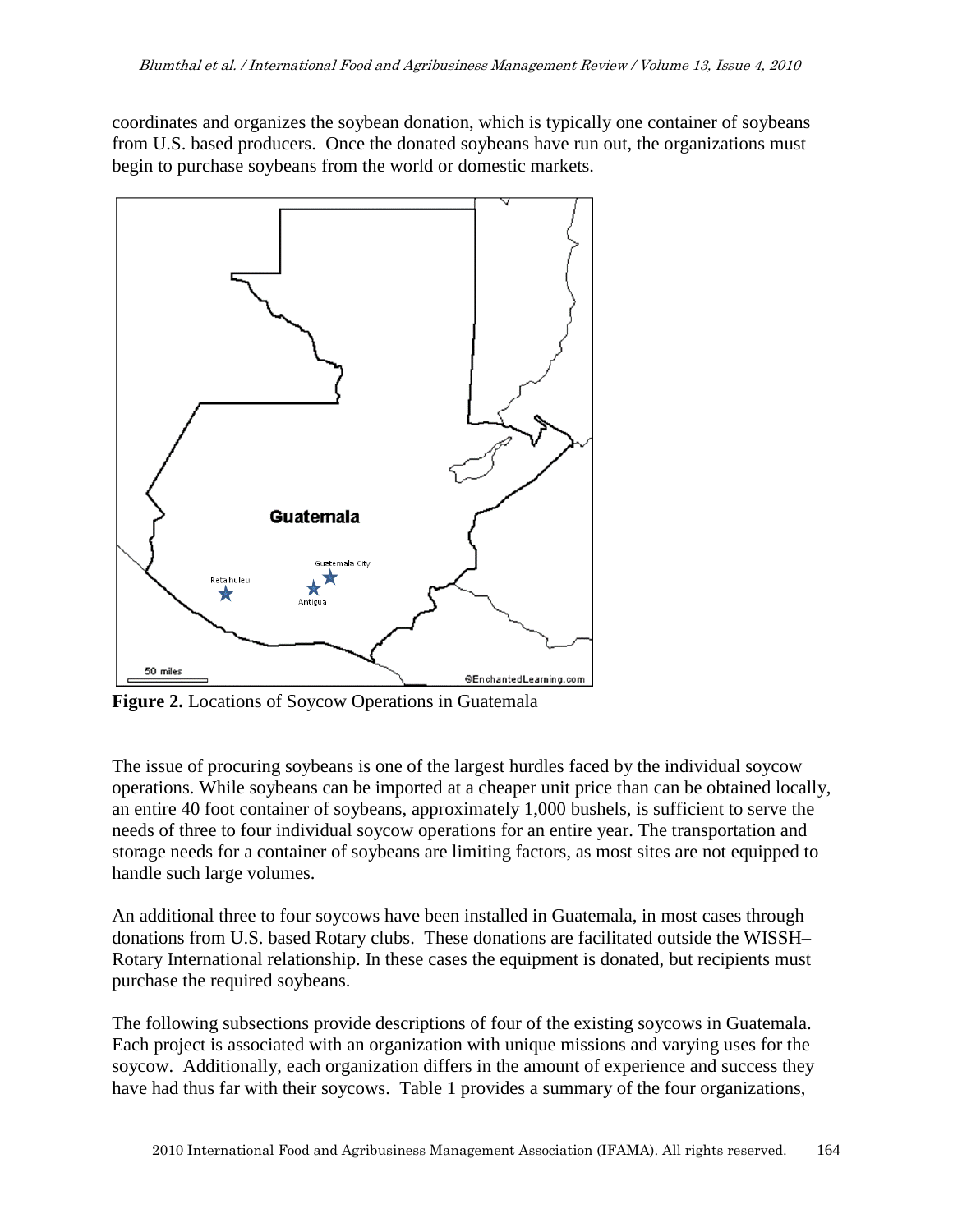while tables 2 and 3 outline existing pricing schemes and the basic recipes being used by the organizations, respectively.

|                    | <b>Primary Mission</b>                                                | Organizational<br><b>Soycow</b> |                   | <b>Potential</b>                                                                                                                               | <b>Potential</b>                                                                             |  |
|--------------------|-----------------------------------------------------------------------|---------------------------------|-------------------|------------------------------------------------------------------------------------------------------------------------------------------------|----------------------------------------------------------------------------------------------|--|
|                    |                                                                       | <b>Structure</b>                | <b>Experience</b> | <b>Strengths</b>                                                                                                                               | Weaknesses                                                                                   |  |
| Fundaniñas         | Rescuing and<br>housing at-risk<br>girls                              | Non-profit                      | 3 months          | Market access:<br>nearby open<br>market,<br>relationship with<br>area orphanages<br>and daycares;<br>Influential<br>political<br>relationships | Lack of<br>experience and<br>business<br>training;<br>potential loss of<br>trained operator; |  |
| Centro de<br>Artes | Education through<br>training programs<br>with specific trade<br>foci | For-profit                      | 2 years           | <b>Education training</b><br>and backgrounds;<br>Current marketing<br>opportunities;<br>Multiple trained<br>staff                              | Educational<br>programs and<br>backgrounds of<br>staff do not<br>include business            |  |
| Hospital           | Affordable health<br>care for the poor                                | Non-profit                      | 2 years           | Backgrounds in<br>health and<br>nutrition;<br>Nutrition research                                                                               | Lack of<br>business<br>training; Lack<br>of trained staff;<br>Equipment<br>failures          |  |
| <b>CECYPSA</b>     | <b>Education</b> and<br>housing of<br>children in the<br>community    | For-profit                      | 3 years           | Existing and<br>successful soy<br>business model;<br>Multiple trained<br>staff; Marketing<br>opportunities in<br>surrounding<br>communities    | Organizational<br>structure;<br>Logistical issues<br>in serving larger<br>market area        |  |

#### **Table 1.** Summary of the Soycow Operations

#### *Fundaniñas*

Fundaniñas is an orphanage located in Guatemala City. Their mission is to rescue young girls who are at risk of living on the streets of Guatemala and provide them with a home, offer education, a family environment and a future. Support from a well-connected and wealthy benefactor, Maria Lopez, allows them access to financial and professional resources both domestically and abroad. While her strong involvement with Rotary almost certainly helped Fundaniñas receive their soycow in September 2009, the benefits of the project being located at the orphanage are plenty.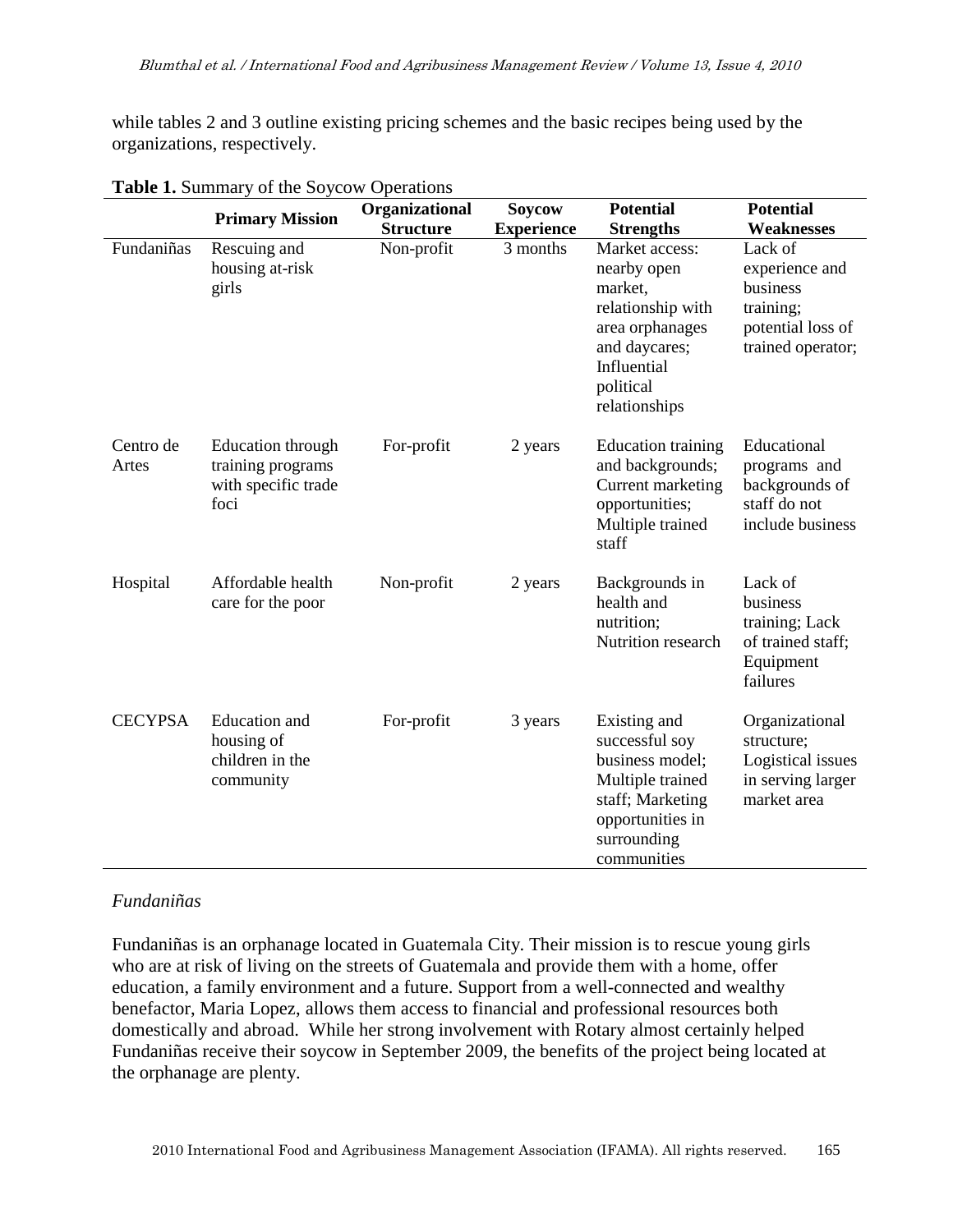| <b>Size</b> | Location        | <b>Price (Quetzal)</b> |
|-------------|-----------------|------------------------|
| 1 liter     | Centro de Artes | 6.00                   |
| 1 liter     | <b>CECYPSA</b>  | 6.00                   |
| 1 liter     | Pharmacy        | 8.00                   |
| 500 ml      | Centro de Artes | 3.00                   |
| 500 ml      | <b>CECYPSA</b>  | 3.50                   |
| 500 ml      | Pharmacy        | 5.00                   |
| $250$ ml    | Centro de Artes | 1.75                   |
| $250$ ml    | <b>CECYPSA</b>  | 2.00                   |
| $250$ ml    | Pharmacy        | 3.00                   |

**Table 2.** Summary of Soymilk Sale Prices

**Source:** Personal interview data

**Note:** As of February 2010, the Guatemalan exchange rate was approximately 8.30 quetzal per U.S. dollar.

| Location        | Soybeans (lbs.) | Soymilk (L) | Okara (lbs.) |  |
|-----------------|-----------------|-------------|--------------|--|
| Fundaniñas      | 2.2             | 12          | 3            |  |
| Centro de Artes | 3               | 14          | 3.5          |  |
| Hermano Pedro   | 2.2             | 18          | 3            |  |
| <b>CECYPSA</b>  | 4               | 14          | 4.5          |  |
|                 |                 |             |              |  |

|  |  | Table 3. Basic Soymilk Recipes and Mass Balance |  |  |  |  |
|--|--|-------------------------------------------------|--|--|--|--|
|--|--|-------------------------------------------------|--|--|--|--|

**Source:** Personal interview data

Their soycow serves a population of approximately 30 girls who represent a captive market for the nutritional benefits from soymilk. Using soymilk to feed the girls may also provide long term cost savings as the soymilk is substituted for fresh milk or the more common alternative, powdered milk. While they are now producing a soymilk recipe that the girls like, their soycow operation is still very new and its capacity is currently under utilized as they are only producing for the needs of the orphanage. Even if Fundaniñas used soy products to feed the girls every day, they lack sufficient scale to utilize machine capacity to its fullest. Thus, while they may realize cost savings on in-house nutritional units, in the long term they will continue to have excess capacity on the capital invested if they do not expand to serve a larger population.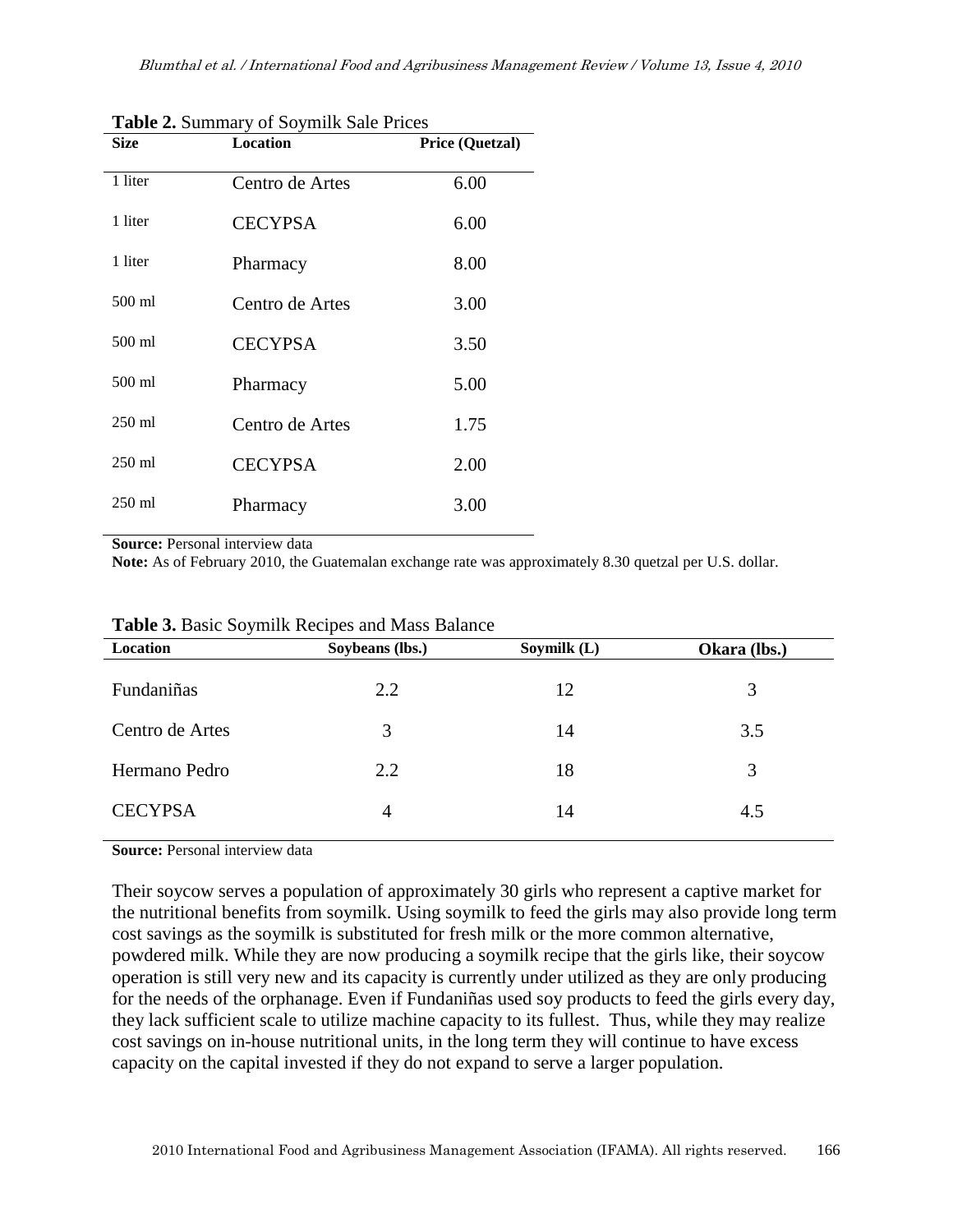Anxious to see the success of their new machine, Maria is proposing they develop a strategy to sell soymilk within the surrounding community. She believes this will enable them to earn revenue and continue purchasing soybeans after the donation period has ended. Fundaniñas' location in Guatemala City gives them access to a large urban area for marketing the product. They are also situated next door to a small traditional indoor market selling fruits and vegetables, clothing, and household items. Additional opportunities to utilize excess capacity include servicing other orphanages in nearby regions and possibly selling to nearby daycares. Maria already has already established relationships with many of these organizations.

One concern Maria must resolve before moving forward with this project is the difficulty they are having in determining a profitable pricing scheme for the soymilk. Their costs have been difficult to pinpoint due to the anticipated donation of soybeans. While waiting for the donated beans to arrive, they have been buying soybeans in a local market for six quetzals<sup>1</sup> per pound. Furthermore, a packaging and delivery system for the soymilk has not been determined. Record keeping thus far has been minimal, so it has been difficult to document the operation's cost structure.

Finally, there is still uncertainty with respect to who would handle the business component of operations. Fundaniñas has a capable soycow operator, but he is the only person on staff with the requisite technical training and he does not have a background in business. Additionally, the operator was recently offered another job, so Fundaniñas may soon be left without staff trained in operating the soycow. The uncertainty of the operation's future is the main factor affecting his decision to leave the orphanage.

### *Centro de Artes*

Centro de Artes aspires to become the regional training center for soycows in Guatemala. As a vocational training school in Guatemala City, they offer training programs in areas of traditional handicrafts such as painting, mosaics, and sewing. Additional course offerings include computer training, baking and cooking, and cosmetology. Tuition fees are 35 quetzals per month with roughly 800 graduates per year from the various training programs. Current projects include the construction of a new building to meet growing demand for their new program where students can study to become electricians.

Centro de Artes received their soycow in 2008, with the intent to serve as a training facility for all the soycow operations in Guatemala. The school currently produces several batches of soymilk weekly, which is flavored and packaged by hand into 1 liter, 500 ml and 250 ml single serving plastic containers, pictured in figure 3. The okara by-product is either utilized within the baking and cooking programs or sold to local farmers for 1 quetzal per pound. Available soymilk flavors include plain, vanilla, chocolate, and strawberry. When packaged and refrigerated, the soymilk has a shelf life of approximately three weeks. The market for their soymilk includes the students and a standing monthly order from a local priest who purchases 100 liters per month to give to area children. The training center charges 6 quetzal per liter, 3 quetzals for the 500 ml size, and 1.75 quetzals for the 250 ml bottle of soymilk.

<sup>&</sup>lt;sup>1</sup> The Quetzal is the Guatemalan currency. As of February 2010, the exchange rate was approximately 8.30 quetzal per U.S. dollar.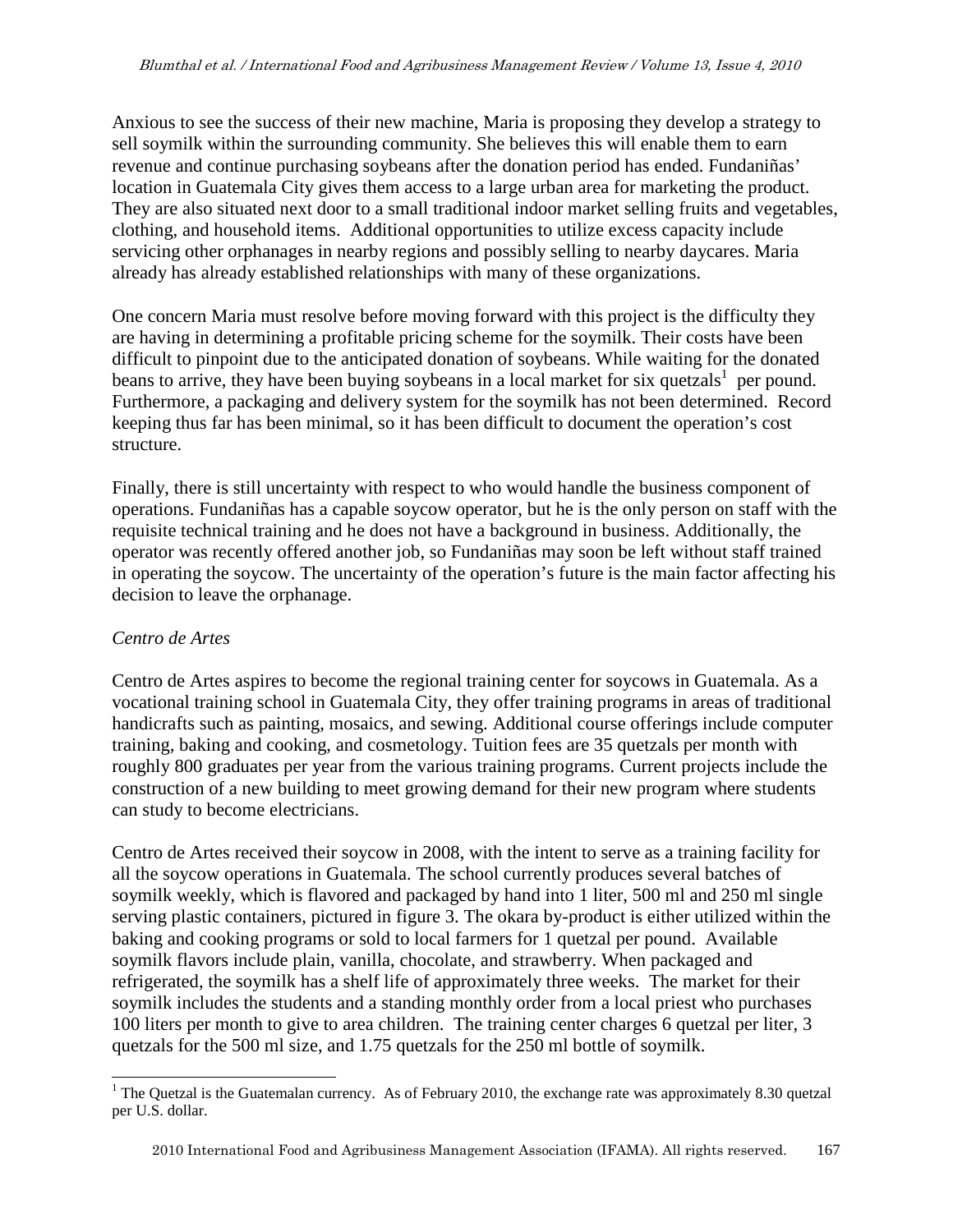

**Figure 3.** Plastic Containers Used for Soymilk Packaging at Centro de Artes and CECYPSA

The center has adequate space for soycow training for small to medium sized groups, and two members of their staff are trained to operate the soycow. Furthermore their culinary curriculum gives Centro de Artes the opportunity to experiment with okara and soymilk as baking ingredients. Foods currently produced include cakes, tortillas, and breads. Because of their existing curriculums, the development of a soycow training and product development curriculums or workshops is a natural fit for Centro de Artes.

The biggest problems facing the staff are to accurately determine and document their cost of production, and procurement of inputs. The soybeans currently utilized by the training center were donated, and they have not yet identified an alternative local source for this necessary input. The training center staff estimates that their soybean supply will be exhausted within the next few months. Therefore, if they hope to continue to serve their existing customers while also expanding their market, identifying a local source for soybeans is critical. In addition, their pricing scheme will need to be readdressed to ensure continued profitability once they begin purchasing soybeans.

### *Hermano Pedro*

Obra Sociales del Santo Hermano Pedro (Hermano Pedro) is a hospital which has been serving the local community in Antigua for more than 25 years. Currently, the hospital has the capability to treat and accommodate more than 230 patients. They serve a diverse clientele with patients ranging from children to the elderly; some are severely handicapped while others have been abandoned by their families who are too poor to afford their care. Nearly all patients suffer from malnutrition as either a primary or secondary condition. Patients are charged based on an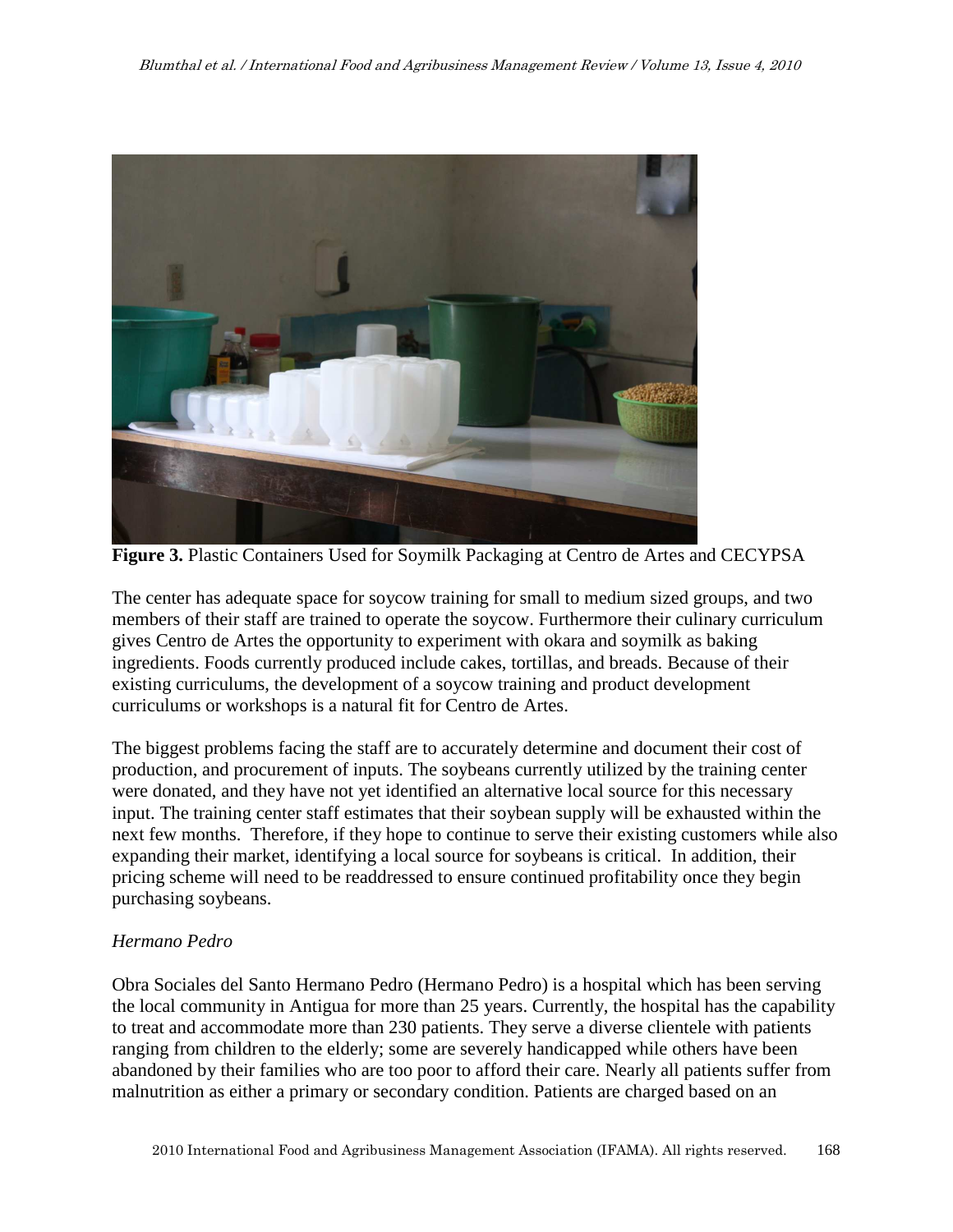assessment of their financial ability to pay for services rendered. The hospital is able to provide outpatient care, mainly in family practice and surgery, and specifically in treating children with cleft palates through reconstructive surgery. The hospital relies heavily on professional medical staff volunteers, mainly from U.S., European, and Canadian doctors who come for one to three week periods to perform specialized surgeries. Volunteers include 31 medical groups from four different countries, making a difference in the lives of over 100,000 people and performing over 6,000 surgeries per year.

In 2008, Hermano Pedro received a soycow from Rotary International along with technical training and a donation of a container of U.S. soybeans. Because of their large facilities they are able to store the container of soybeans on site. They typically produce three batches per day, and run the cow two days each week. Each batch produces 18 liters of soymilk using one kilogram of soybeans. The hospital's nutritionist has performed a number of recipe trials to analyze nutrition and taste of the soymilk. Since many of the patients do not like the flavor of the unflavored soymilk, corn or oats are added to mask the "beany" flavor.

The hospital provides free meals not only to its patients but also to their families, staff and the community. They serve an average of 1,300 meals each day. The addition of the soycow to the hospital means that they can better tackle the issue of malnutrition with many of their patients. The addition of the soycow also provided significant cost savings for the hospital, with estimates of 50,000 quetzals saved over a six-month period by substituting the soymilk for powdered dairy milk, and the use of the okara in the foods they prepare and provide as part of their meal program.

The hospital is not without experience of diversification, as operational funds are in constant need. Several years ago they opened a small clothing store inside the hospital. The inventory is based on donations, mainly from international church organizations. Though sold at very low prices to accommodate their patients and families financial situations, the income generated is used to fund a variety of projects for the hospital.

Despite the significant nutritional benefits and cost savings generated internally, some members of the hospital staff have been contemplating selling additional soymilk to customers within the community. Compared with the other types of services provided, selling soymilk poses several different challenges for Hermano Pedro. First, the hospital has been struggling with mechanical issues with their soycow equipment. Lack of access to even simple spare parts led to a six month period with no production. Second, their status as a charitable organization limits their ability to aggressively market and sell products for profit within the local community.

Once the inventory of donated soybeans is depleted, the hospital will need to identify an alternative source for additional soybeans. Additionally, they will need to generate sufficient monies to fund the purchase of soybeans. If they wish to continuing producing soymilk, the hospital is faced with either documenting the internal costs savings generated by the soycow to justify the use of funds from their budget, or developing a profitable external market for soymilk sales.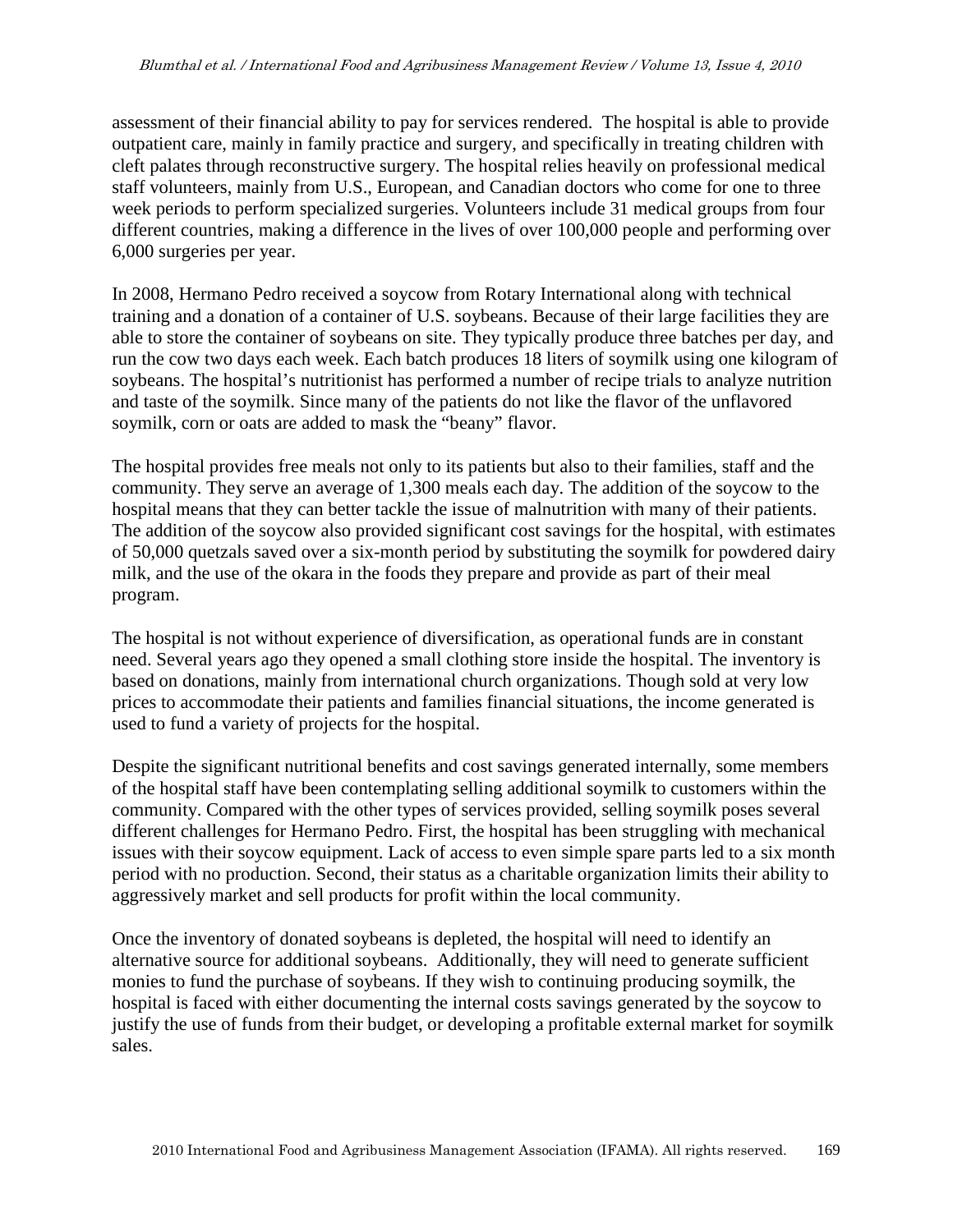#### *CECYPSA*

Centro Ecumenico do Capacitacion y Promocion San Antonio (CECYPSA) is a private nonprofit organization operated by a group of Catholic nuns in Retalhuleu. Retalhuleu is approximately five hours, by car, to the west of Guatemala City. The facility was built using donations from foreign organizations and a Spanish priest, and houses 50 to 60 students each year in its dormitory facilities. The students, who range in age from 12 to 25 years, pay 400 quetzals per month in tuition to cover the costs of housing and related services. While living at CECYPSA the students receive two meals per day, tutoring services, and religion courses in the evenings while attending local schools during the day. On the weekends and during holiday periods, students are allowed to travel home to be with their families.

In addition to the dormitory, CECYPSA also offers basic practical courses to members of the community, focusing mainly on women. Available courses include training in cosmetology, cooking and baking, natural medicine, computers, and sewing. CECYPSA has always been a self-sustaining enterprise and receives no outside funding from individuals or the Catholic Church. They produce many of their own food needs onsite, including fruit, tilapia and goats. Excess production is sold within the community. Other funding comes from fundraising events such as raffles.

After learning of the soycow projects, the CECYPSA staff spent seven years requesting the installation of a soycow from Rotary International. Finally, after submitting a prepared budget and business plan, their request was granted by a Hawaiian Rotary group. As a result, CECYPSA is not part of the Rotary International-WISSH agreement and therefore have not received donated soybeans. This, however, has not hindered their success with the soycow.

CECYPSA produces soymilk two to three times per week, using a recipe that uses 4 pounds of soybeans to produce 14 liters of milk. CECYPSA contracts soybeans locally and stores them at a nearby facility, paying 270 quetzals for a 100 pound bag. When their supplies run low they reorder, utilizing a just-in-time inventory control system for the soybeans. Four staff members are trained to operate the cow, with two individuals operating the cow during production and packaging.

CECYPSA retains roughly 25 % of the soymilk they produce for use internally, and provide the remaining 75 % to the community in exchange for donations. Their soymilk is available in four different flavors - plain, vanilla, chocolate, and strawberry - and in three different sizes which are packaged in plastic containers similar to those used at the training center. A single liter can be obtained for a donation of six quetzals, a half liter for 3.50 quetzals, and 250 ml for two quetzals. They also distribute their milk through a local pharmacy, which adds a small markup to the prices they charge. Their target market is the local elderly, who purchase the milk because of the general health and nutritional benefits. To develop this market, the nuns provided small samples to the community and advertised through word-of-mouth, announcements on a catholic radio station, and posters at local churches.

In addition to the soymilk, they utilize all of the okara produced by adding it to tortillas and breads which are baked on site and served to the students and staff. Attempts to market baked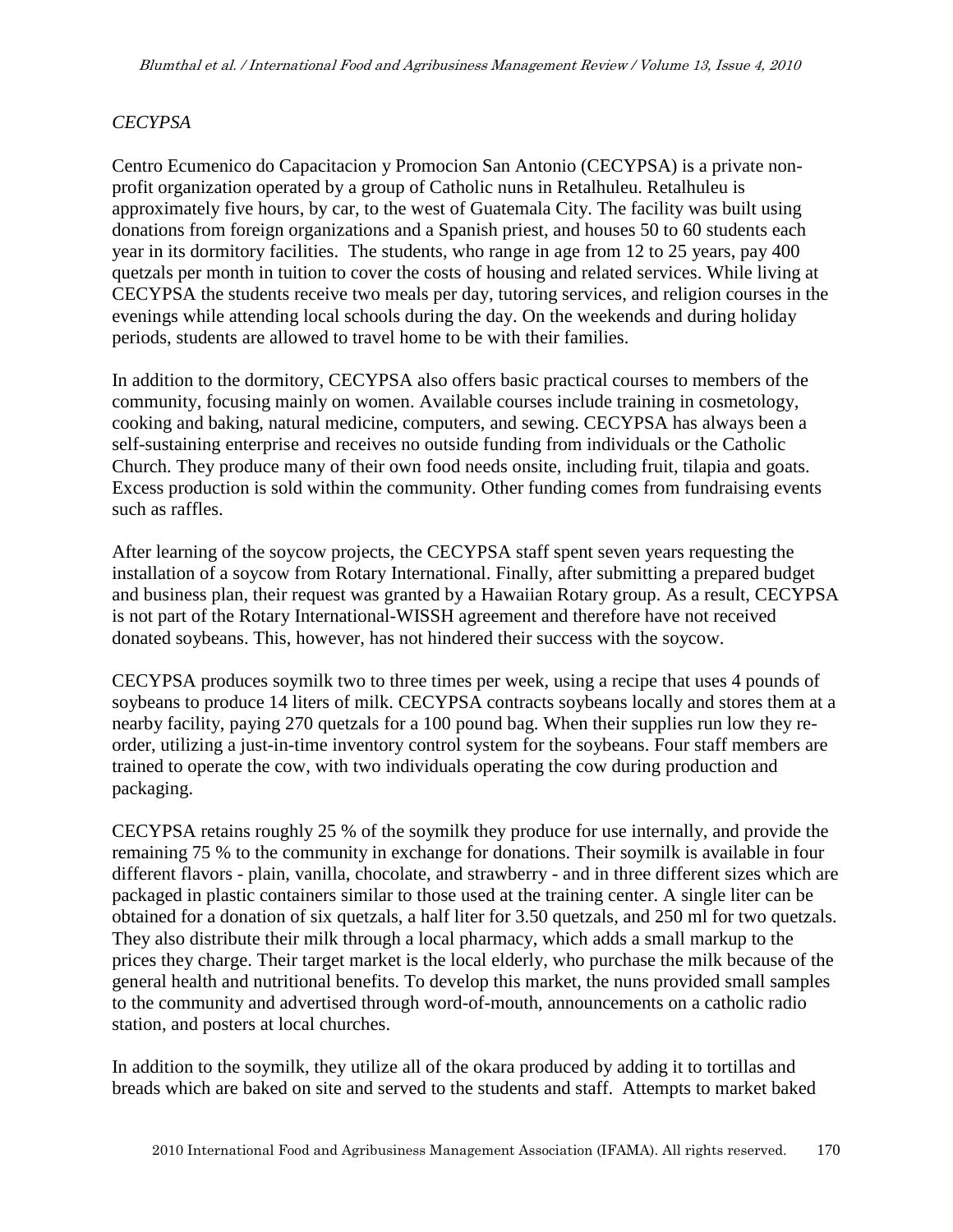goods with okara within the community have been made in the past, but with little success, attributed, at least partially, to dishonesty on the part of their salesman.

CECYPSA has an opportunity to further expand their market through serving ten surrounding communities. Each of these communities is within 14 km or about 30 minutes by car, and hold regular traditional markets. CECYPSA does have access to one or more trucks for transportation, but not the portable refrigeration that would be required to consistently deliver a safe product. In addition to this transportation and logistics issue, their inability to officially sell products because of their not-for-profit status is another limitation to further expansion.

### **Idea for Cooperative Formation**

After some serious reflection, Danny realized that forming a cooperative between the individual soycow facilities might provide an opportunity for the operations to work together and leverage current resources and capabilities. He thought of how the orphanage could benefit from communicating with an already established project like CECYPSA. Or how the hospital's lengthy shut down could have been avoided through the sharing of spare parts across operations. The potential benefits from cooperation and communication seemed endless.

However, Danny also knew that the creation of a formal cooperative would take some work and might be too complex of a solution for the problems facing the soycow businesses. Furthermore, the creation of a formal cooperative could potentially introduce new challenges that are often associated with that type of organizational structure, such as the free-rider problem (Cook and Iliopoulis 2000).

How would they organize the governance of the cooperative and how could they ensure success? How might each individual operation benefit from such an alliance so as to encourage each to sufficiently contribute? Furthermore, what aspects of the business operations would the cooperative agreement address? For example, the soycows could form a marketing cooperative to focus on improving sales and developing markets for their products. As an alternative, organizing more like a supply cooperative would shift focus towards more efficient procurement of inputs.

Maybe a cooperative business structure was not the answer to solving the problems of the soycow businesses. Still, Danny was convinced that the operations could benefit by working together and communicating about both successful and unsuccessful experiences related to the soycow project. Was there a simpler way to encourage some level of teamwork, collaboration, and support within the system?

More importantly, how should Danny communicate his idea about forming a cooperative or enhancing communication among the existing projects to Rotary and WISHH? The email he had received earlier was requesting a reply as soon as possible. He needs to find a solution to this problem, and quickly.